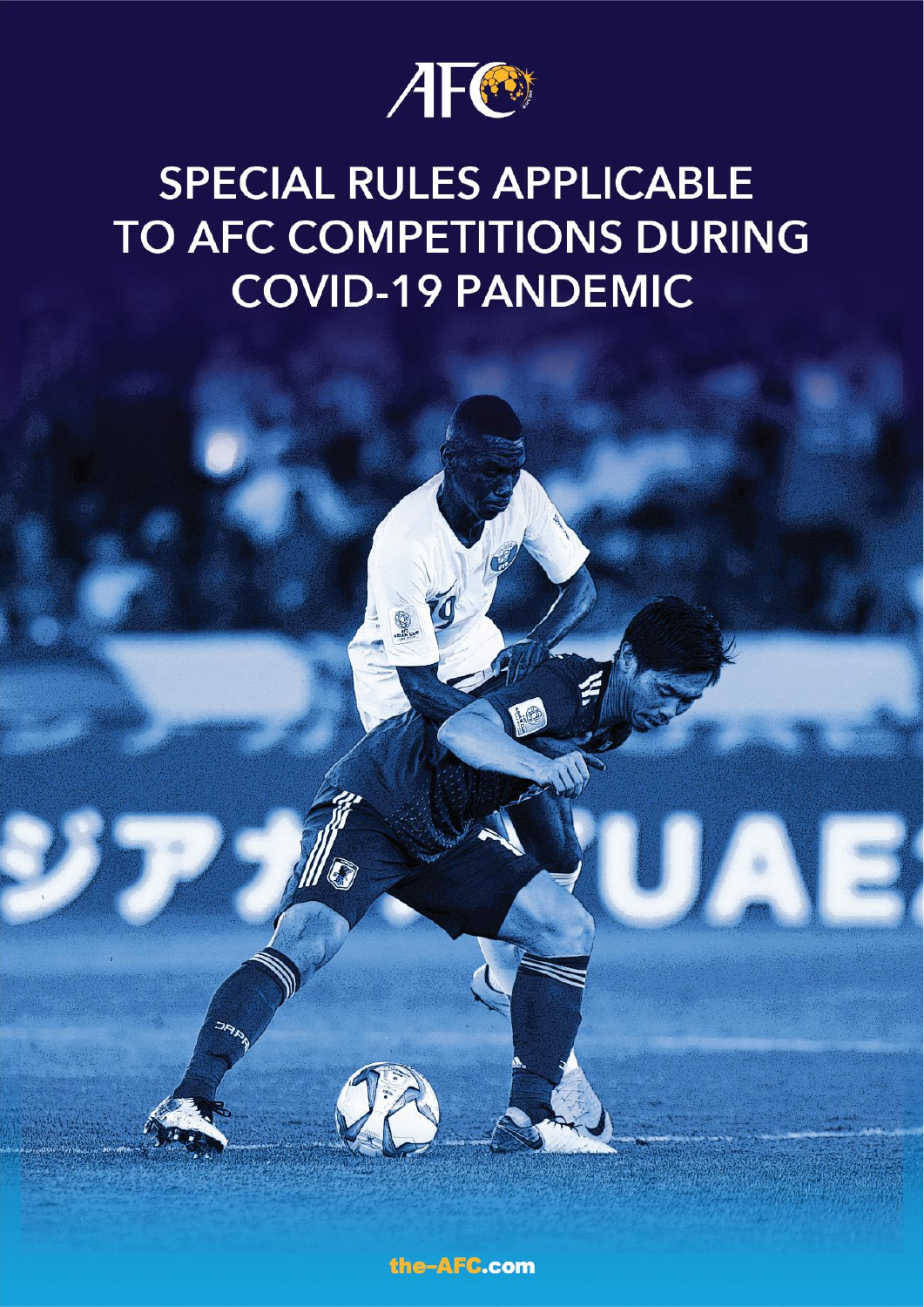## **AFC**

## **Special Rules Applicable to AFC Competitions During COVID-19 Pandemic (Edition 2021)**

**CONTENTS**

| 1. |  |
|----|--|
| 2. |  |
| 3. |  |
| 4. |  |
| 5. |  |
| 6. |  |
|    |  |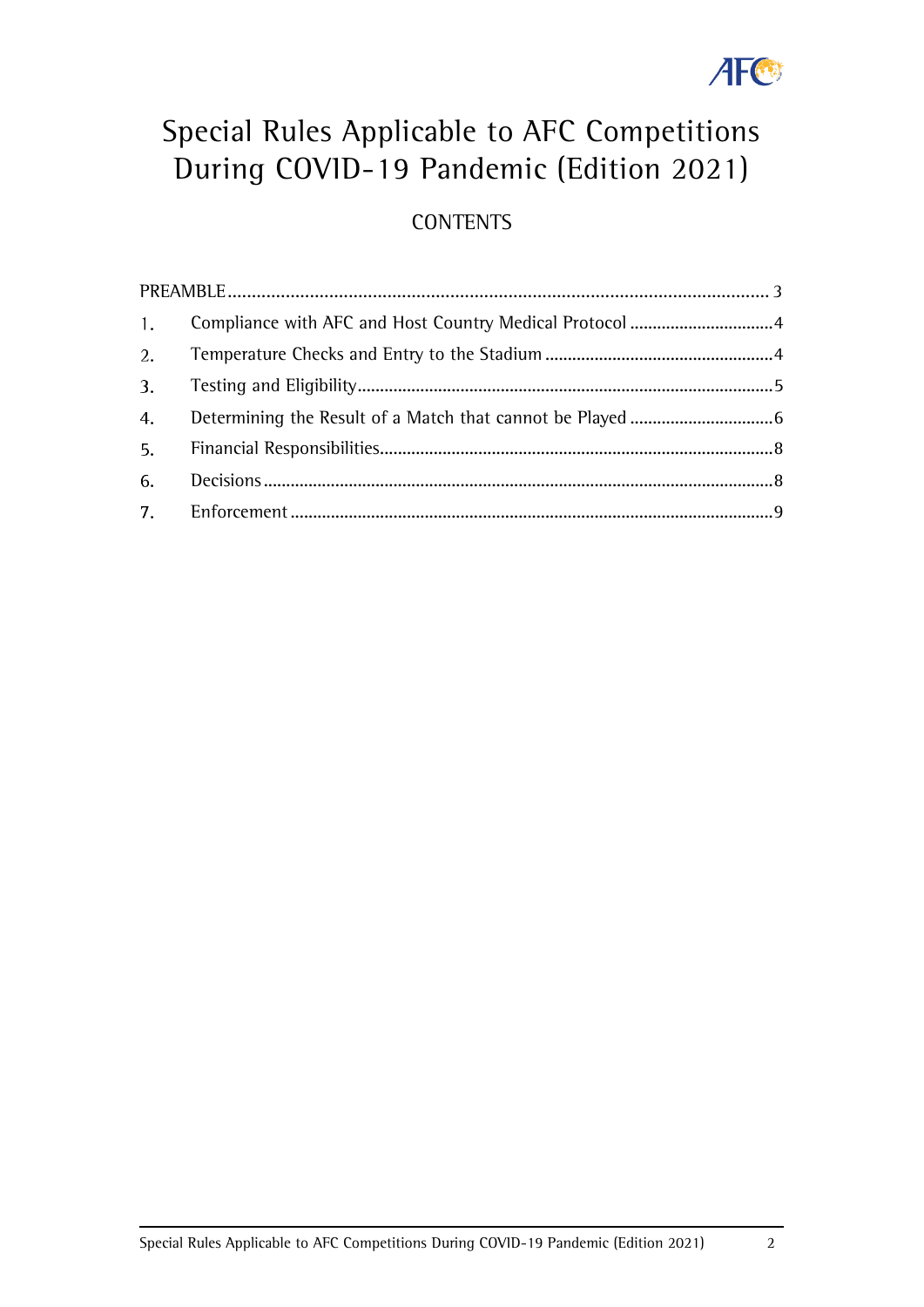

### <span id="page-2-0"></span>**PREAMBLE**

**These Special Rules are applicable to all AFC football Competitions and Matches taking place in the period during which they are in force in the context of the COVID-19 pandemic (the "Special Rules").** 

**These Special Rules set out the responsibilities of the AFC, Host Organisations, Participating Teams/Participating Clubs and all other relevant stakeholders participating in and/or otherwise involved in the staging, organising, hosting and/or delivery of the AFC Competitions and Matches (collectively the "Stakeholders" and each a "Stakeholder"), as well as any and all persons affiliated to the Stakeholders and/or carrying out duties on their behalf (collectively the "Individuals" and each an "Individual").**

**These Special Rules shall be read in conjunction with and be considered to form an integral part of the relevant Competition regulations and the AFC Competition Operations Manual (the "Manual"), and shall also be read in conjunction with the AFC Match Operations Protocol during COVID-19 Pandemic ("AFC MOP") and all other protocols, directives, decisions, guidelines and circulars issued by the AFC in connection with its Competitions and Matches.**

**In the event of any discrepancy between these Special Rules and any of the foregoing documents, the provisions of these Special Rules shall prevail to the extent of the discrepancy.**

**Failure to comply with any matter set out in these Special Rules is an offence and may be sanctioned in accordance with the relevant Competition regulations and the AFC Disciplinary and Ethics Code (as applicable).**

**For the purposes of these Special Rules, all defined terms shall bear the same meaning as ascribed to them in the relevant Competition regulations and the Manual, unless the context requires otherwise.**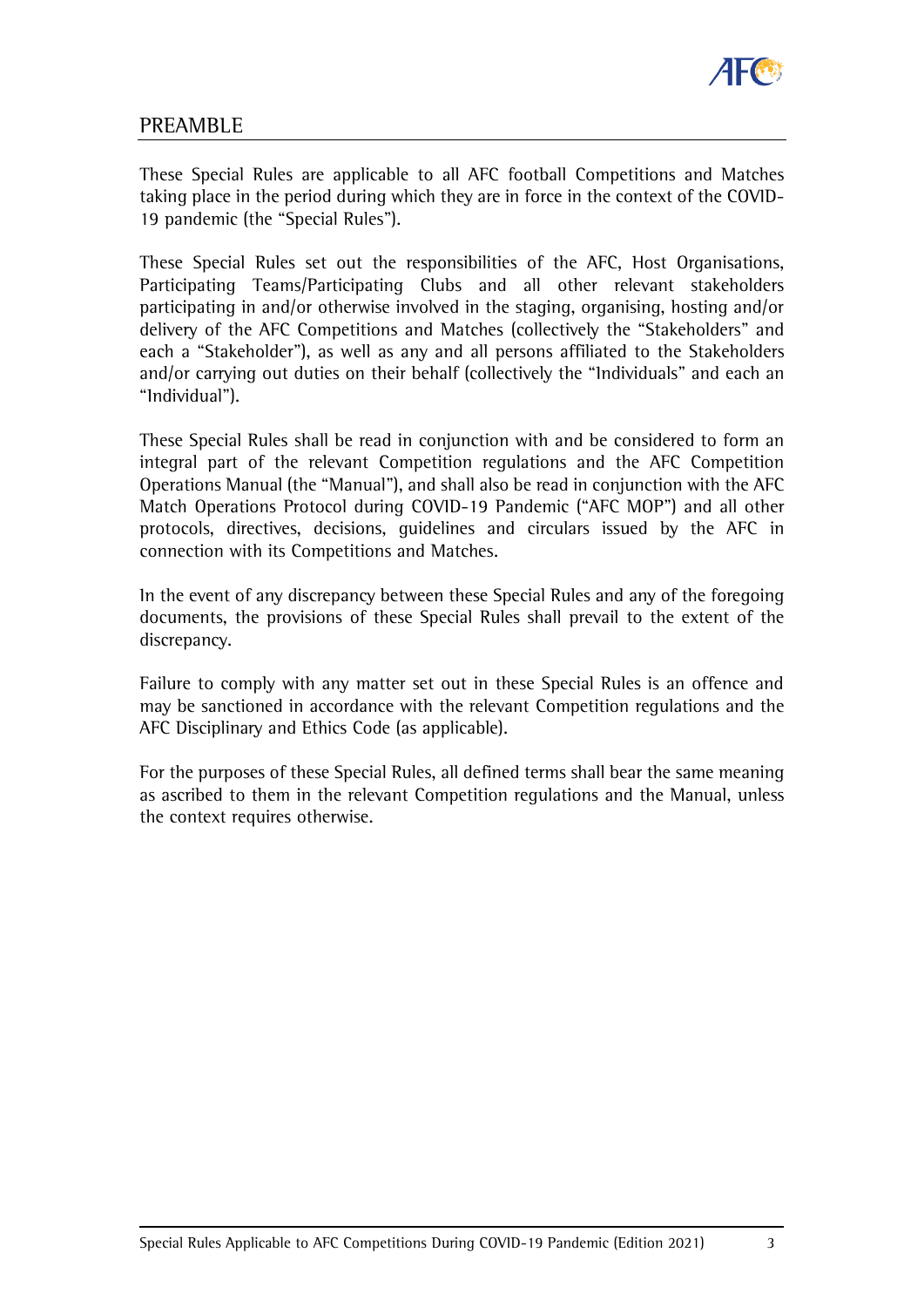

#### <span id="page-3-0"></span> $1.$ **Compliance with AFC and Host Country Medical Protocol**

- **1.1. Notwithstanding anything to the contrary in the AFC MOP, all Stakeholders and Individuals are required to comply with:**
	- **1.1.1. the provisions of these Special Rules and all rules set out herein; and**
	- **1.1.2. all health, safety, medical, security, travel and other protocol and laws set by the relevant authorities of the host country any Match is held in, at all relevant times.**
- **1.2. For the avoidance of doubt, where the relevant authorities of a host country have imposed additional and/or stricter requirements than those set out in these Special Rules, such additional and/or stricter requirements shall prevail.**
- **1.3. For the avoidance of doubt, nothing in these Special Rules shall affect any obligations arising from any applicable national laws (whether in a host country, a Stakeholder or Individual's home country, any transit country or otherwise) and the relevant Stakeholder or Individual (as appropriate) shall be solely responsible for complying with all applicable laws and protocols.**

#### <span id="page-3-1"></span> $2.$ **Temperature Checks and Entry to the Stadium**

- **2.1. All Individuals shall be subject to a temperature check prior to entering a Stadium.**
- **2.2. Any Individual re-entering a Stadium for any reason shall be subject to another temperature check.**
- **2.3. In case the measurement of a temperature check is higher than 37.5**℃ **(or the temperature required by the host country, whichever is lower), the relevant Individual will be subject to a second temperature check which shall take place approximately ten (10) minutes after the first temperature check.**
- **2.4. In case the measurement of a second temperature check is still higher than 37.5**℃ **(or the temperature required by the host country, whichever is lower), the relevant Individual shall not be allowed to enter and shall be escorted to an isolation room/area. The relevant Individual shall be referred to the AFC Medical Officer or (if the AFC Medical Officer is not present in the Stadium) the LOC Medical Officer who will take the final decision on any further action(s). Individuals and Stakeholders must comply with all directions of the AFC Medical Officer or LOC Medical Officer (as appropriate) in this regard.**
- **2.5. In case any Individual is not allowed entry to a Stadium as a result of the operation of Articles 2.3 and 2.4, the relevant Stakeholder shall be responsible for replacing such Individual and for ensuring that the delivery of the Match is not affected (subject to any applicable rules regarding registration).**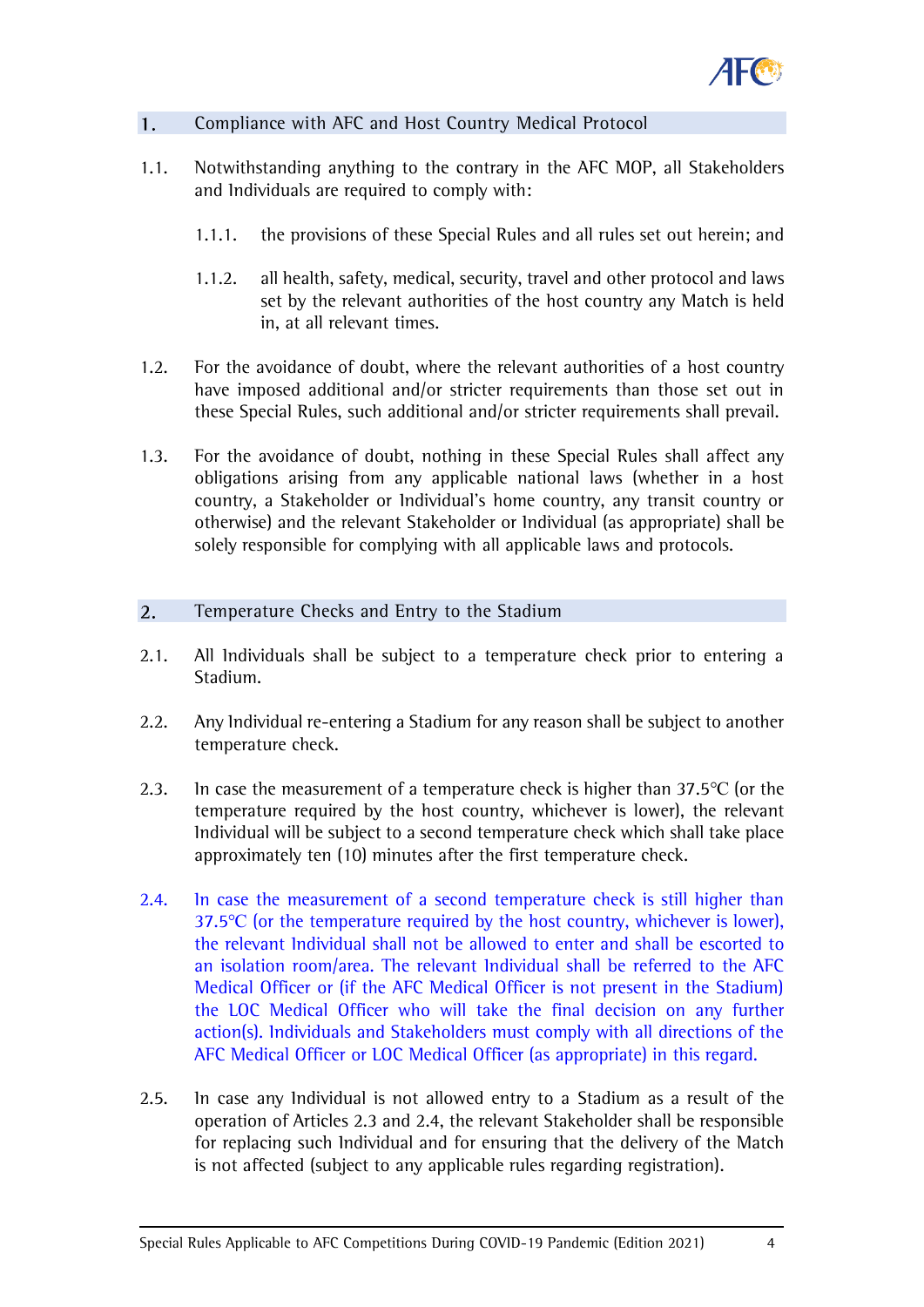

#### <span id="page-4-0"></span> $3.$ **Testing and Eligibility**

- **3.1. Only Participating Players, Participating Officials and Match Officials who have tested negative for COVID-19 in accordance with the testing requirements set out by the AFC and the relevant authorities of the host country shall be able to participate in a Match.**
- **3.2. Any Individual who travels to the host country of a Match or Competition and tests positive for COVID-19 at any time after his/her arrival to the host country shall immediately be quarantined by the relevant Stakeholder. This requirement also applies to any Individual who tests positive but is already present in the host country of a Match or Competition (i.e. an Individual who does not need to travel). The relevant Stakeholder shall also immediately report the positive test to the AFC and comply with all reporting obligations required under the national law and/or protocol of the host country, maintaining strict confidentiality. The relevant Individual shall be subject to the medical protocol of the host country. Any such Individual who subsequently tests negative for COVID-19 shall only be allowed to participate in a Match after providing such medical and other supporting documents as are required by the AFC and the relevant authorities of the host country (e.g. a negative test result from an approved and validly authorised testing facility), and any such participation shall always be subject to the prior written approval of the AFC (to be granted or withheld at the AFC's sole discretion).**
- **3.3. Any Individual who has been tested positive for COVID-19 at any time prior to their arrival to the host country of a Match or Competition (whether such Individual has recovered or otherwise) shall provide such medical and other supporting documents as are required by the AFC and the relevant authorities of the host country. This requirement also applies to any Individual who has tested positive in the past but is already present in the host country of a Match or Competition (i.e. an Individual who does not need to travel). Individuals covered by this Article 3.3 shall only be allowed to participate in any Match with the prior written approval of the AFC (to be granted or withheld at the AFC's sole discretion).**
- **3.4. The relevant Participating Team/Participating Club shall be fully responsible for all of its Participating Players who return to play after recovering from COVID-19 and neither the AFC nor any other Stakeholder shall be liable for any medical complication that may develop as a result of or in connection with any Participating Player's return to play in a Match and/or participation in a Competition (whether from the after effects of COVID-19 or otherwise) or for any other liability (whether financial or otherwise) connected with their return to play. The AFC may request the relevant Participating Team/Participating Club and/or the relevant Participating Player to sign a declaration that the relevant Participating Player is medically fit to participate in a Match and/or Competition.**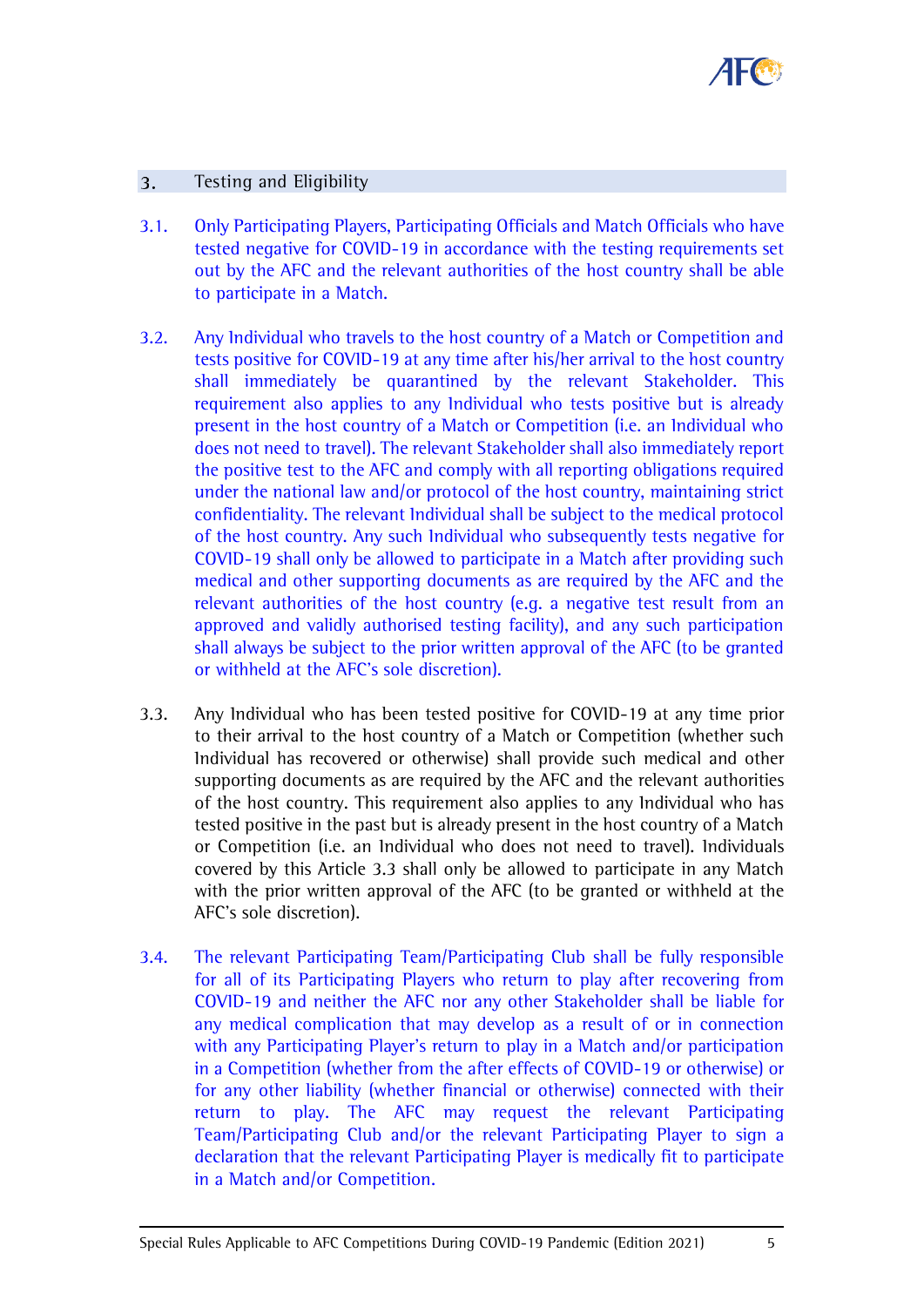

- **3.5. Any withholding of information or failure to provide supporting documents by a Stakeholder, or the making of false or misleading statements by a Stakeholder, may result in the initiation of disciplinary proceedings in accordance with the relevant Competition regulations and the AFC Disciplinary and Ethics Code (as applicable), and/or legal action being initiated by the relevant authorities of the host country.**
- **3.6. No media releases or public announcements (including any social media posting) regarding test results (positive or negative) or otherwise relating to AFC protocol or procedure shall be made by any Stakeholder and/or Individual without the AFC's prior written approval.**
- **3.7. In case any Individual is not allowed to participate in a Match due to a confirmed case of COVID-19, the relevant Stakeholder shall be responsible for replacing such Individual and for ensuring that the delivery of the Match is not affected (subject to any applicable rules regarding registration).**
- **3.8. For the avoidance of doubt, save to the extent expressly provided in these Special Rules or otherwise by application of the relevant Competition regulations, the existence of any confirmed COVID-19 case(s) for any Individual(s) shall not impact on the scheduling of any Match or Competition.**

#### <span id="page-5-0"></span> $4.$ **Determining the Result of a Match that cannot be Played**

**4.1. If a Participating Team/Participating Club has less than thirteen (13) Participating Players (including one [1] goalkeeper) available for a Match for any reason (whether or not relating to COVID-19), the relevant Participating Team/Participating Club shall not be able to participate in the Match. Such Participating Team/Participating Club shall be held responsible for the Match not taking place and shall be considered to have withdrawn from the relevant Competition. The relevant Participating Team/Participating Club and its affiliated Member Association shall be subject to the provisions of the relevant Competition regulations regarding the consequences of withdrawal, as applicable.**

**In exceptional circumstances and provided that any rescheduling will not affect the Match Schedule determined by the AFC General Secretariat, the AFC Competitions Committee (or any sub-committee carrying out duties on its behalf) may grant an exception to the foregoing and allow the relevant Match to be rescheduled.** 

**Competitions (or parts thereof) to be played in a centralised format (including, for example, centralised Matches in the Group Stage of AFC Club Competitions)**

**4.2. In case a Participating Team/Participating Club cannot travel to the host country and/or Venue due to any travel or other restriction relating to COVID-**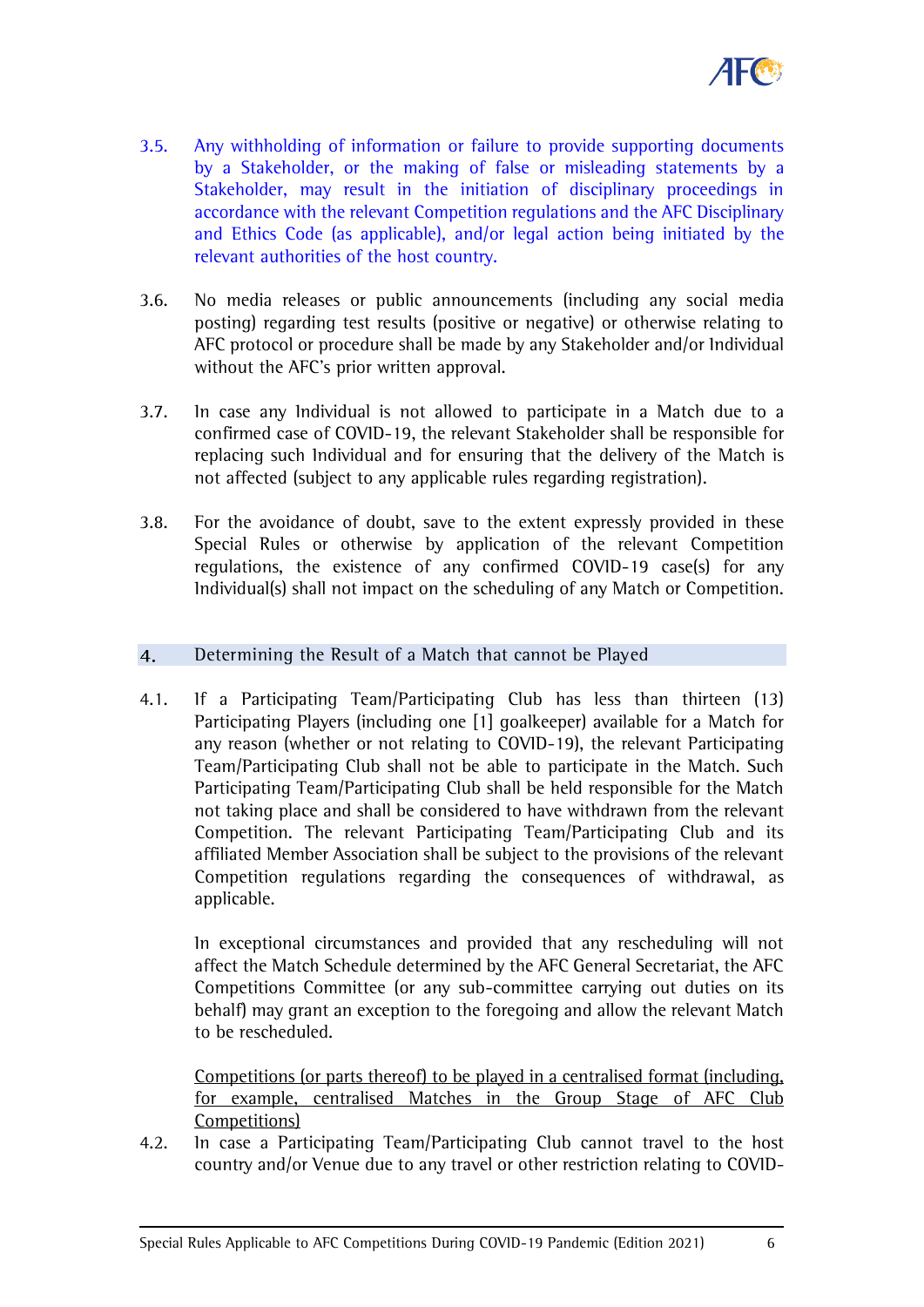

**19, the Participating Team/Participating Club shall be considered to have withdrawn from the relevant Competition. The relevant Participating Team/Participating Club and its affiliated Member Association shall be subject to the provisions of the relevant Competition regulations regarding the consequences of withdrawal, as applicable.**

**4.3. Subject to Article 4.1, all Matches shall take place in accordance with the Match Schedule determined by the AFC General Secretariat.**

**Competitions (or parts thereof) to be played in a home and away format (including any single-leg Match which is not to be played as part of a centralised format)**

- **4.4. Host Organisations shall cooperate with the relevant authorities of the host country and use their best endeavours to obtain exemptions from any travel and/or other restrictions relating to COVID-19 which may impact on the relevant Match(es). In particular, Host Organisations shall ensure that:**
	- **4.4.1. the away Participating Team/Participating Club is allowed to travel into the host country and/or Venue of the Match (i.e. borders open);**
	- **4.4.2. if a full exemption cannot be obtained, the away Participating Team/Participating Club will serve a quarantine period of no more than two (2) days (unless otherwise mutually agreed between the Participating Team/Participating Clubs and/or as instructed by the AFC) upon their arrival to the host country and/or Venue of the Match; and**
	- **4.4.3. the away Participating Team/Participating Club will be provided with an Official Training Site and be allowed to conduct training sessions during its quarantine period, if any.**
- **4.5. In case the Host Organisation is not able to comply with the requirements set out in Article 4.4, it shall propose an alternative neutral venue for the relevant Match that would ensure the requirements set out therein are met. Such proposal shall be submitted by no later than thirty (30) days prior to the relevant Match or as otherwise instructed by the AFC for the AFC's written approval (to be granted or withheld at the AFC's sole discretion). The Host Organisation will remain responsible for the organisation of the Match at the neutral venue and all related costs. In case the Host Organisation fails to propose an alternative neutral venue in accordance with the applicable deadline, its Participating Team/Participating Club shall be considered to have withdrawn from the relevant Competition. The relevant Participating Team/Participating Club and its affiliated Member Association shall be subject to the provisions of the relevant Competition regulations regarding the consequences of withdrawal, as applicable.**
- **4.6. If the Host Organisation has complied with the requirements set out in Article 4.4 but an away Participating Team/Participating Club cannot travel to the**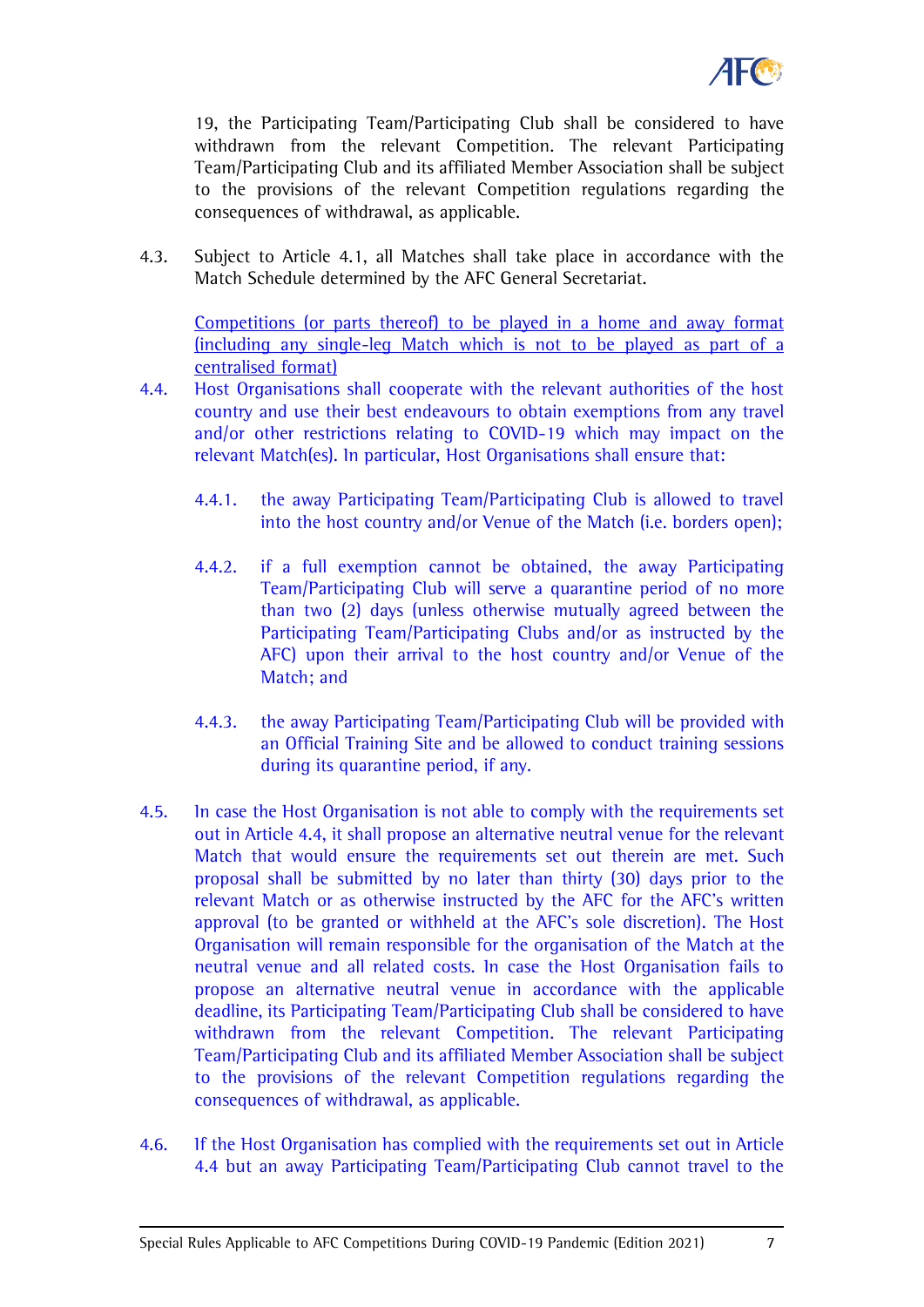

**host country and/or Venue of a Match due to any travel and/or other restriction relating to COVID-19 imposed by its home country and/or any transit country (e.g. due to travel restrictions imposed by the relevant authorities of its home country), such away Participating Team/Participating Club shall be held responsible for the Match not taking place and shall be considered to have withdrawn from the relevant Competition. The relevant Participating Team/Participating Club and its affiliated Member Association shall be subject to the provisions of the relevant Competition regulations regarding the consequences of withdrawal, as applicable.**

**4.7. Subject to Article 4.1, all Matches shall take place in accordance with the Match Schedule determined by the AFC General Secretariat.**

#### <span id="page-7-0"></span>5. **Financial Responsibilities**

- **5.1. Subject to Article 5.2, the Host Organisation shall be responsible for:**
	- **5.1.1. implementing preventative measures in all Controlled Access Areas in compliance with the medical protocol set by the AFC and the relevant authorities of the host country, at its own cost; and**
	- **5.1.2. organising and covering the cost of the COVID-19 testing process for the AFC Delegation and Participating Teams/Participating Clubs upon their arrival to the host country and (if required) on an ongoing basis, as well as for organising and covering the cost of the COVID-19 testing process for Participating Teams/Participating Clubs already based in the host country. This shall include, without limitation, the purchase of testing kits, the delivery of testing, the analysis of samples and the results management process. The Host Organisation shall ensure that these obligations are discharged using appropriately skilled personnel and in a timely manner, in the utmost confidence.**
- **5.2. The relevant Stakeholder shall be responsible for any and all costs and/or expenses (unless agreed otherwise with any relevant Individual) incurred by all Individuals affiliated to it and/or carrying out duties on its behalf in connection with their involvement in any Match or Competition, including, but not limited to, any insurance coverage, hospitalisation, medical and quarantine costs.**

#### <span id="page-7-1"></span>6. **Decisions**

**6.1. All decisions made by the AFC Competitions Committee (or any sub-committee carrying out duties on its behalf) in accordance with these Special Rules, except where expressly identified otherwise, are final and binding and not appealable.**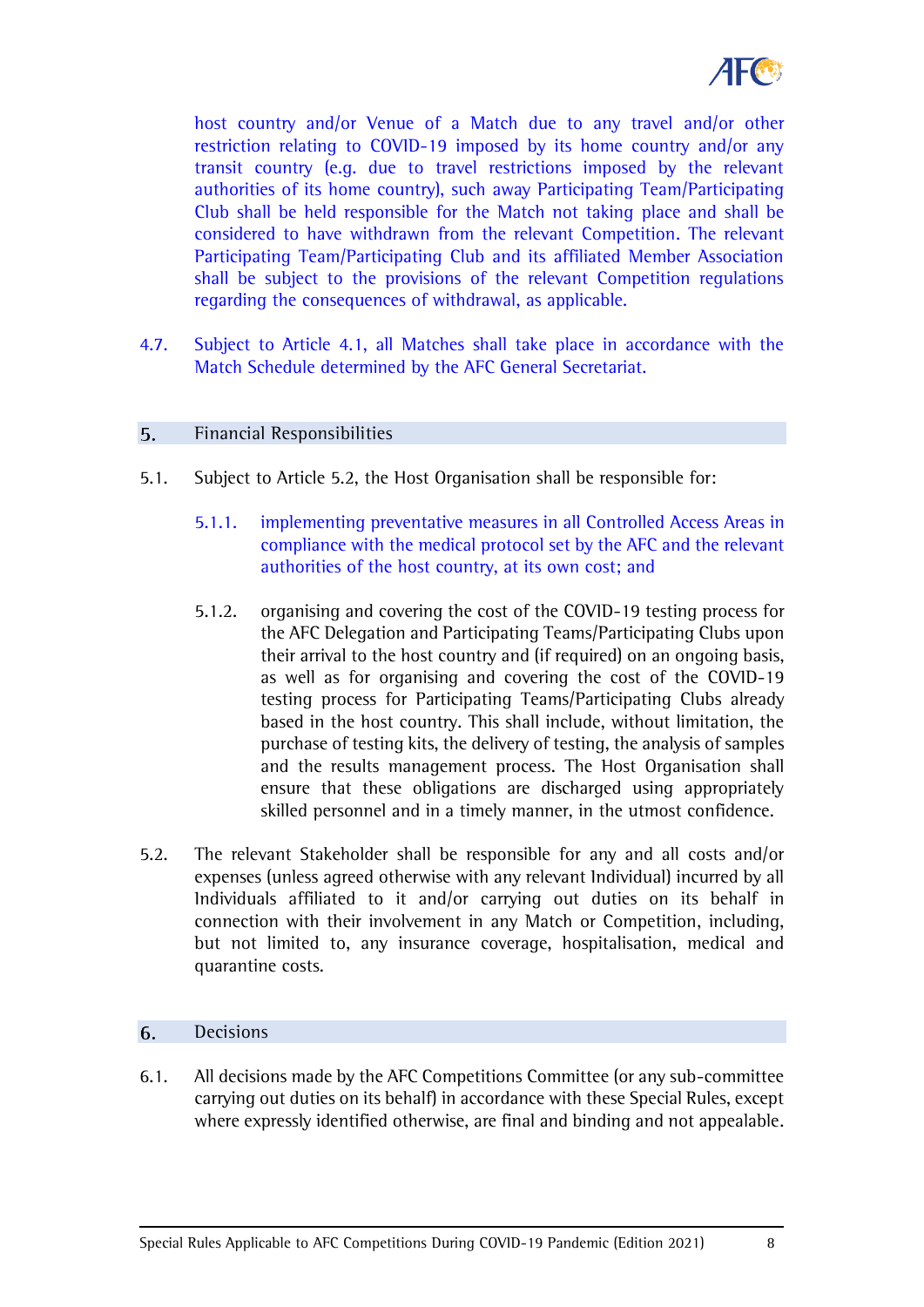

#### <span id="page-8-0"></span> $7.$ **Enforcement**

- **7.1. These Special Rules were ratified by the AFC Executive Committee on 10 September 2020 and came into force immediately.**
- **7.2. These Special Rules were amended by the AFC Executive Committee on 17 March 2021 and came into force immediately. The relevant amendments are highlighted in these Special Rules.**
- **7.3. These Special Rules shall continue to remain in force until such time as the AFC Executive Committee decides otherwise.**
- **7.4. The AFC Executive Committee may amend these Special Rules at any time.**

**For the AFC Executive Committee**

**Shaikh Salman bin Ebrahim Al Khalifa Dato' Windsor John President General Secretary**